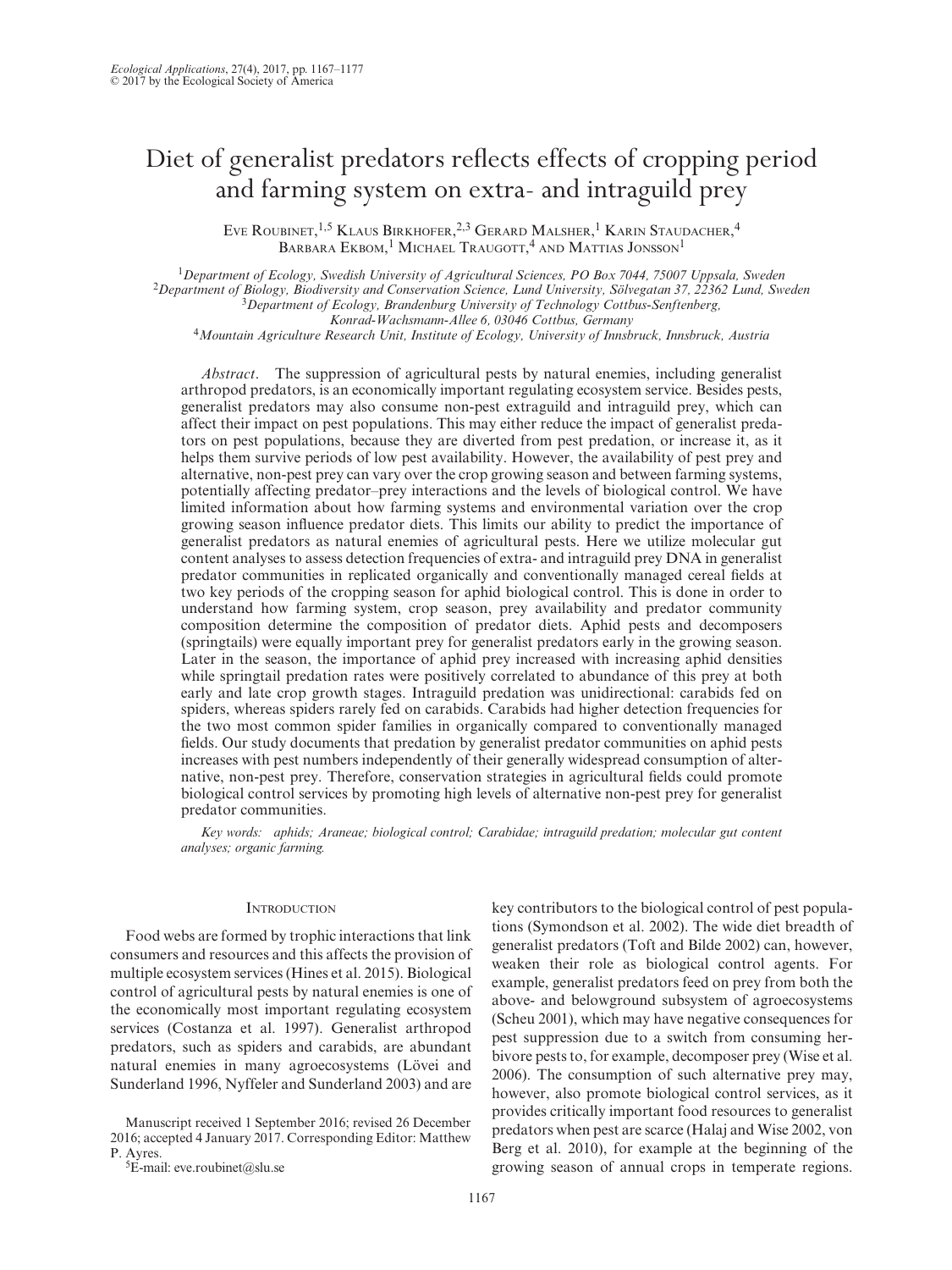Generalist predators may also feed on each other ("intraguild predation," IGP, as opposed to "extraguild predation," EGP; Wise 2006) and such trophic interactions may constrain their contribution to biological control services (Snyder and Wise 1999, Lang 2003). Intraguild predation may be unidirectional for example in spiders and carabids: carabids may face a lower risk of attack by spiders than vice versa due to their tougher chitinous exoskeletons (Davey et al. 2013). The importance of non-pest prey and IGP for generalist predators are two important, but understudied, aspects of the functional role of these predators.

To improve our ability to predict the importance of generalist predators as natural enemies of agricultural pests, we need to understand how diet composition is modified by farming practices and environmental variation (Winqvist et al. 2011, Diehl et al. 2013). The application of synthetic fertilizers under conventional management, for example, often leads to lower abundances of decomposer prey, but higher numbers of herbivores (Birkhofer et al. 2008). Simultaneously, differences in farming practices may alter the composition of generalist predator communities (Birkhofer et al. 2013), which might affect their contribution to biological control services (Östman et al. 2003, Birkhofer et al. 2015*b*). It remains less well understood, however, if the diet composition of generalist predators reflects the abundance of potential prey in agricultural fields (Diehl et al. 2013). In fact, generalist predators may not consume prey in a density-dependent manner (Agusti et al. 2003, Kuusk and Ekbom 2010, 2012, Schmidt et al. 2012), but diets may instead reflect specific preferences. The abundances of all major prey groups should therefore be considered when studying effects on pest prey by generalist predators (Gavish-Regev et al. 2008, Kuusk and Ekbom 2012). The presence of weeds in arable fields further complicates predictions about trophic interactions between generalist predators and their prey due to the provision of alternative resources (e.g., seeds) and an altered microclimate (Diehl et al. 2011, Tixier et al. 2013). Moreover, more complex-structured vegetation holds the potential to reduce IGP between generalist predators due to the availability of spatial refuges (Finke and Denno 2002, Janssen et al. 2007, but see Roubinet et al. 2015).

Previous studies focusing on pest predation by generalist predators have been restricted to predator groups that were suitable for observational studies (Diehl et al. 2013) or relied on manipulative approaches, such as cage experiments (Östman et al. 2001). Recent advances in DNA-based molecular gut content analysis (MGCA) have made it possible to document how communities of generalist predators utilize prey under field conditions. This technique has, so far, mostly been used to identify predators of a given prey (Chen et al. 2000, Lundgren et al. 2009), or target prey groups of individual predator species (Agusti et al. 2003, Kuusk et al. 2008, Davey et al. 2013, Ekbom et al. 2014) or subsets of the predator community (Chapman et al. 2013, Raso et al. 2014, Wirta

et al. 2015). The improvements of molecular approaches to study trophic interactions over recent years (Traugott et al. 2013, Symondson and Harwood 2014, Furlong 2015) now provide the tools to address the effects of farming practices and environmental variation on trophic interactions within a wider subset of generalist predator and prey communities. Moreover, these techniques allow us to understand if effects are mediated by changes in the composition of predator or prey communities and how they vary over time. The resolution of these techniques is, however, limited by the extent the targeted DNA fragment is shared between predator and prey (e.g., cannibalism cannot be assessed with species-specific primers, and for family primers predation within the same family as the predator cannot be detected).

Here we utilize a series of diagnostic multiplex PCRs to understand which factors determine (1) the composition of extra- and intraguild prey in predator diets and (2) the contribution of predator communities to aphid predation in replicated organic and conventional cereal fields at two different crop growth stages representing key periods for aphid biological control. Assuming that organic farming promotes decomposer populations, we hypothesize that detection frequencies are higher for decomposer prey under organic farming (H1). Assuming that herbivore populations generally increase during the crop growing season, we expect higher detection frequencies for decomposer than for herbivore prey early in the season in both farming systems, but that this pattern is reversed later in the cropping season (H2). We expect that detection frequencies of extraguild prey DNA in predator diets primarily reflect the composition of prey communities in cereal fields (density-dependent detection frequencies). We further hypothesize that detection frequencies for extraguild and intraguild prey reflect the abundance of these prey groups in individual fields (H3) and that higher weed coverage under organic farming reduces detection frequencies for intraguild prey (H4).

#### Material and Methods

## *Study sites*

We selected 10 spring barley fields surrounding the city of Uppsala, south-central Sweden (59.8° N, 17.6° E). Five of the fields had been managed organically for more than 10 yr and five were under conventional management. Fields were located in pairs with a mean distance between organic and conventional fields of 1.6 km, ranging from 1.1 to 2.2 km. The distance between the furthest pairs was 52.7 km. In this region and in most years, the use of insecticides in cereal systems is low (Statistics Sweden 2011). The differences between organic and conventional fields mainly reside in the use of herbicides and inorganic fertilizers on conventionally managed fields. Weibull et al. (2003) found no significant effect of farming system on carabid diversity and abundance in cereal field margins in our study region.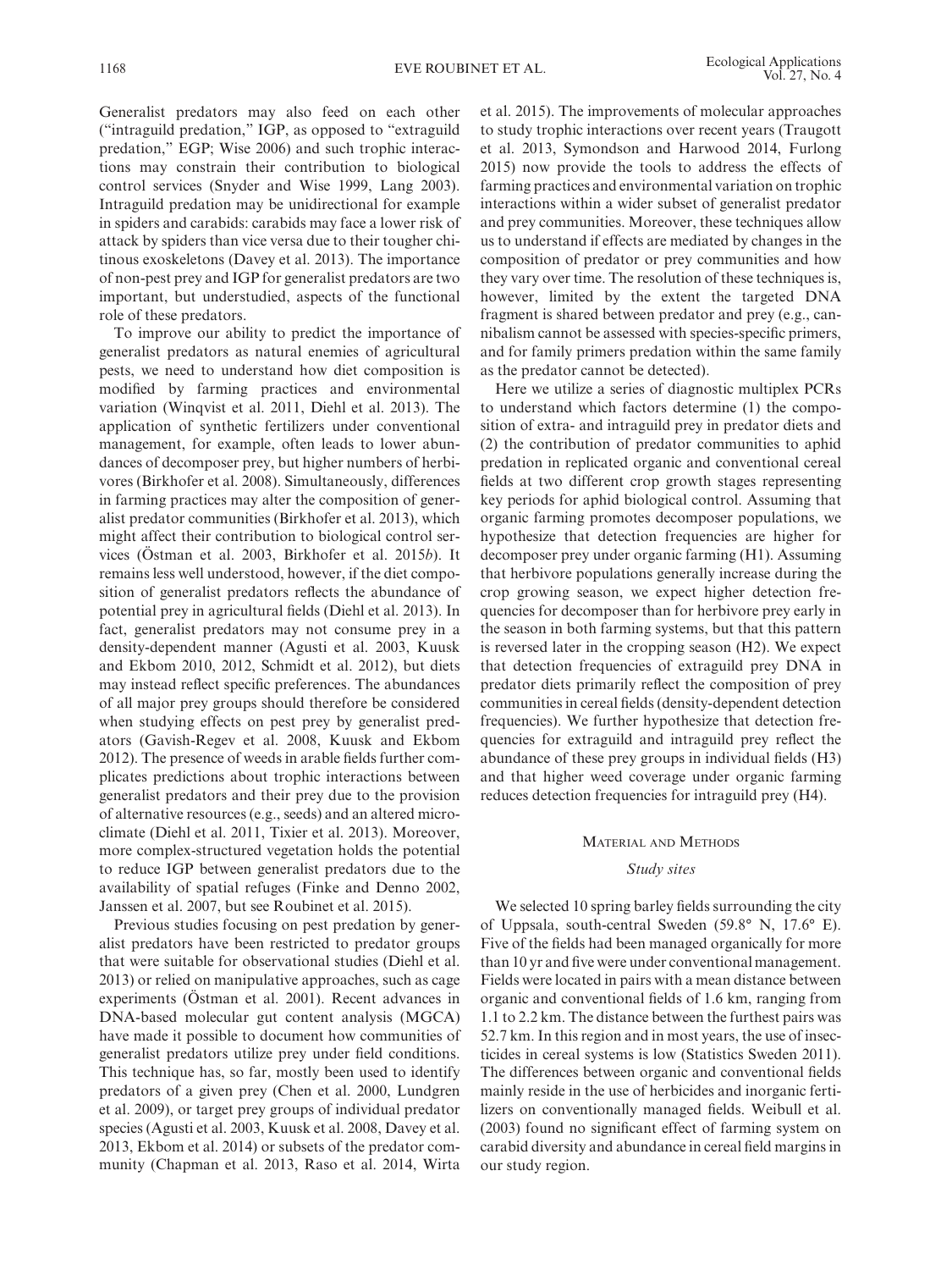All field work was carried out from early barley tillering to heading phase (weeks 22–26) in 2011. This includes two periods during the growing season that are critical for biological control of the most abundant aphid in spring barley in this region, *Rhopalosiphum padi* (L.) (Chiverton 1987): when aphids begin colonizing cereal fields (weeks 22 and 23, at barley tillering stage, "early period") and during a phase of population build-up in aphids (weeks 25 and 26, at barley stem extension/ heading stage, "late period"). All sampling was conducted along a 100-m transect approximately 20 m from, and in parallel to, one haphazardly selected field margin, with samples spread evenly across the transect (i.e., wet pitfall traps and weed samples approximately every 17 m, dry pitfall traps at least every 3 m [depending on density], soil samples and clusters of tiller counts every 10 m, and sweeps with sweep nets every 1 m).

# *Predator and prey composition and weed cover*

To study how trophic interactions are altered by predator community composition, we recorded the activity density of generalist ground-dwelling predators each week during the early and late periods. We collected carabids and spiders using six pitfall traps (Sunderland et al. 2005) per field (11.5 cm diameter  $\times$  11 cm depth) that were half-filled with water and a small quantity of detergent (traps, Noax Lab, Farsta, Sweden; detergent, Yes, Procter & Gamble, Stockholm, Sweden). Traps were emptied weekly.

To study how densities of herbivore and decomposer prey are related to trophic interactions, prey density was assessed in each field during the growing season using tiller counts (aphids on 100 tillers/week during each period, from 10 spatially clustered batches of 10 tillers), soil samples (springtails, thrips, and earthworms in 10 soil samples of 5 cm diameter  $\times$  10 cm depth once at each period, extracted into ethanol via a Tullgren funnel over 48 hours), and sweep-netting (dipterans in 100 sweeps with sweep nets of 35 cm diameter  $\times$  80 cm shaft length [Ento Sphinx, Pardubice, Czech Republic] weekly during each period). Prey densities per sampling unit were averaged per week in the early and late periods for each field, and they were estimated on the same day within field pairs and within a maximum of four days among field pairs. To study whether trophic interactions were altered by weed cover, we estimated weed coverage in each field in six quadrats  $(1 \text{ m}^2)$ , divided in four subquadrats  $(0.25 \text{ m}^2)$ , i.e., 24 measures were taken in each field weekly during each period. In each sub-quadrat, ground cover by arable weeds was estimated based on six categories: <1%, 1–4.9%, 5–12.4%, 12.5–24.9%, 25–49.9% and  $\geq 50\%$ . We then transformed the categorical data into a continuous variable, using the median coverage in each category (i.e., 0.5, 2.5, 8.75, 18.75, 37.5, and 75) and averaged weed cover at each period for each field.

# *Molecular gut content analysis*

We collected live arthropods for MGCA weekly following practices recommended by King et al. (2008). We used dry pitfall traps (11.5 cm diameter  $\times$  11 cm depth) containing clay balls (Weibulls, Åby, Sweden) to decrease the likelihood of predation in the traps (Sunderland et al. 2005), a method that is recommended as a best practice for MGCA (King et al. 2008). To assess trap predation occurring despite the clay balls, we carefully searched about one-half of the traps for prey remains when they were emptied. Within each period during the growing season, 12–35 traps (number depending on predator abundances) were open for 24 h each week (weeks 22–23 and 25–26), in each field. All predators were individually collected in 1.5-mL microtubes (Saarstedt, Nümbrecht, Germany) and immediately frozen on dry ice, then stored at −80°C until subsequent identification and DNA extraction. A total of 3680 individuals, belonging to the eight most common generalist predator species (Table 1), were processed. We pooled data from the two weeks within each period (the sample size from each individual week was considered too small to allow analysis at that temporal resolution).

After morphological species identification each sample was subjected to whole-body DNA extraction and screened with diagnostic multiplex PCR assays as described in Staudacher et al. (2016). These assays were designed for assessing arthropod predator–prey interactions in cereal systems. A first group-specific multiplex PCR assay (MPI) allowed the examination of a predator's prey choice on a more general level (targeting extraguild [aphids, dipterans, springtails, and earthworms] and intraguild [lacewings, spiders, beetles/thrips] prey groups) followed by two additional assays enabling the assessment of IGP at a higher taxonomic resolution (MPII spiders [Lycosidae, Linyphiidae, *Pachygnatha*]

Table 1. Number of individual generalist predators processed for molecular gut content analysis.

| Class     | Order      | Family      | Scientific name                   | Sample size |
|-----------|------------|-------------|-----------------------------------|-------------|
| Insecta   | Coleoptera | Carabidae   | Pterostichus melanarius (Illiger) | 629         |
| Insecta   | Coleoptera | Carabidae   | Poecilus cupreus $(L)$            | 494         |
| Insecta   | Coleoptera | Carabidae   | <i>Harpalus rufipes</i> (Degeer)  | 788         |
| Insecta   | Coleoptera | Carabidae   | <b>Bembidion lampros (Herbst)</b> | 547         |
| Insecta   | Coleoptera | Carabidae   | <i>Trechus secalis</i> (Paykull)  | 164         |
| Arachnida | Aranea     | Lycosidae   | Pardosa agrestis (Westring)       | 485         |
| Arachnida | Aranea     | Linyphiidae | Oedothorax apicatus (Blackwall)   | 348         |
| Arachnida | Aranea     | Linyphiidae | <i>Agyneta rurestris</i> (Koch)   | 175         |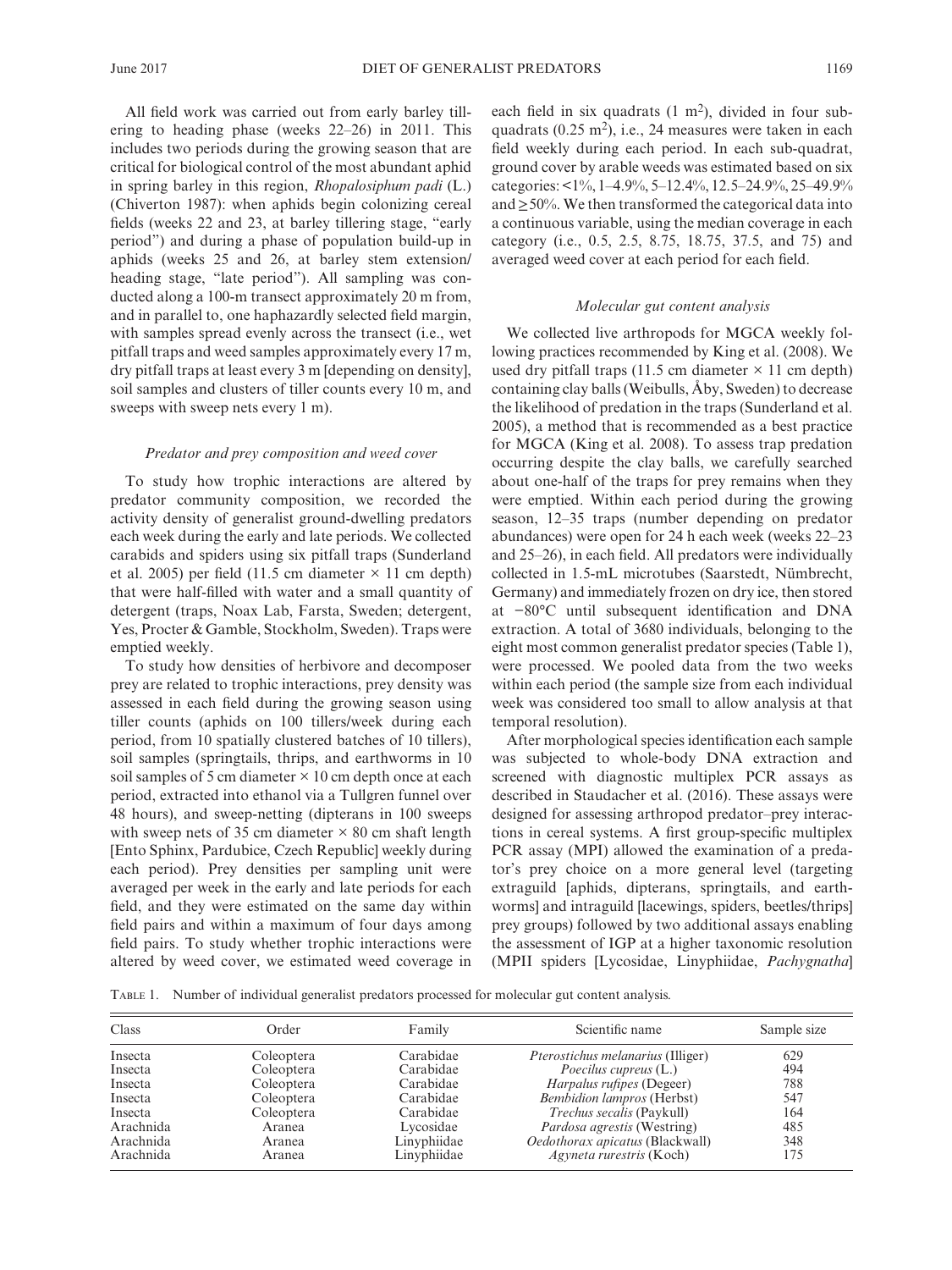and MPII beetles/thrips [thrips, *Pterostichus*, *Poecilus*, *Harpalus*, *Bembidion*, *Coccinella septempunctata*]). The screening was conducted as per the recommendations for molecular diagnostic work; DNA extraction process and assay sensitivity were highly standardized, and PCRs largely followed the protocols presented in Staudacher et al. (2016) with some modifications (for details, see Appendix S1). The standardization of the assay sensitivity (i.e., the number of copies of DNA fragments amplifiable by each of the primer pairs employed in the assays) improves the comparability of the detectability of all prey in all predators (Sint et al. 2012). Although recommended by some researchers (e.g., Greenstone et al. 2014), we did not determine post-feeding prey DNA detection probabilities for the various predator and prey interactions discovered in this study. First, due to the large number of predator–prey interactions, it would have been practically impossible to run all these experiments and, second, as in addition to predator identity, factors such as frequency of prey consumption, meal size, and meal composition, as well as the level of hunger could also impact DNA degradation rates; such adjustments would be questionable (Traugott et al. 2013). Furthermore, because the analysis of prey DNA detection was always carried out for the same predator community (for all extraguild prey in analysis a, and all intraguild prey in analysis b and c), all prey DNA-specific postfeeding detection probabilities were affected by the same factors for all prey types, and the effect of varying detection probabilities on our results should therefore be minor. Note that predation within family (for spiders) and genus (for carabids), including cannibalism, cannot be measured with our assays. We performed separate analyses of IGP for (a) carabids feeding on spiders and (b) spiders feeding on carabids. With this approach, it was possible to utilize information on all spider prey eaten by carabids (in analysis a) and on all carabid prey eaten by spiders (in analysis b), so that detection frequencies within carabids or spiders covered an identical range of taxa. All prey detected at less than 1% in a predator species over the cropping season were removed from the analysis, as the contribution of these prey to the predator's diet was assumed to be marginal, and to avoid false predation events that could be misleading in the analyses.

# *Processing of gut content data*

We calculated the DNA detection frequencies (i.e., the proportion of positively tested predators for a given prey) at early and late season of (1) extraguild prey taxa (herbivores and decomposers: aphids, thrips, dipterans, earthworms, springtails) for all predator species pooled; (2) carabid intraguild prey (from the genera *Harpalus, Pterostichus, Poecilus,* and *Bembidion*) for all three spider species pooled (for analysis a of IGP); and (3) spider intraguild prey (from the families Lycosidae and Linyphiidae, the genus *Pachygnatha*, and from other spiders) for all five carabid species pooled (for analysis b of IGP).

For each analysis (EGP, IGP a and b), we combined the pooled detection frequencies for each prey at each site and season into one data frame (with 20 rows and 5, 4, or 3 columns, respectively). We then constructed resemblance matrices between sites based on Euclidean distances.

## *Statistical analyses*

We first tested if differences between farming systems and sampling periods affected the multivariate composition of detected herbivore and decomposer prey in the predator community, to test hypotheses H1 & H2. For this multivariate assessment of prey detection, we used permutational analyses of variance models (PERMANOVA; Anderson 2001) with farming system (two levels: organic or conventional) and sampling period (two levels: early or late) as fixed factors and location (five levels: pairs of a single organic and conventional field) as a random factor to reflect the paired design in our study. In the first PERMANOVA model, we tested if farming system or sampling period significantly altered DNA detection frequencies across the community of five potential extraguild prey groups (dependent variables: DNA detection frequencies of aphids, thrips, dipterans, earthworms, and springtails DNA in all predators). In the second PERMANOVA model, we tested if the farming system or sampling period significantly altered DNA detection frequencies across the community of four spider intraguild prey groups in carabids (dependent variables: detection frequencies of linyphiid, lycosid, *Pachygnatha*, or other spider DNA, analysis a). These permutational analyses of variance models were based on 9999 permutations of residuals under a reduced model. Detection frequencies for intraguild prey DNA of carabids in spiders (analysis b) were not analyzed statistically due to very low detection frequencies.

We then tested if detection frequencies for multivariate intraguild and extraguild prey merely reflect the availability of prey in each field and if DNA detection frequencies are affected by weed cover in line with hypotheses H3 and H4. We used distance-based linear models with the predictors (1) prey and (2) predator composition (wet pitfall trap data) and (3) weed cover in individual fields. The choice of this model was motivated by the fact that predictors and dependent data were multivariate compositional data and that this technique has explicitly been developed for this purpose (Legendre and Anderson 1999, McArdle and Anderson 2001). The models are similar to multivariate multiple regression analyses, but use distance matrices instead of raw data, which is a more appropriate approach for community-type data (McArdle and Anderson 2001). Model 1 used the abundances of extraguild prey, activity densities of predators and weed cover in each field at each sampling date as predictors to explain variation in the detection frequency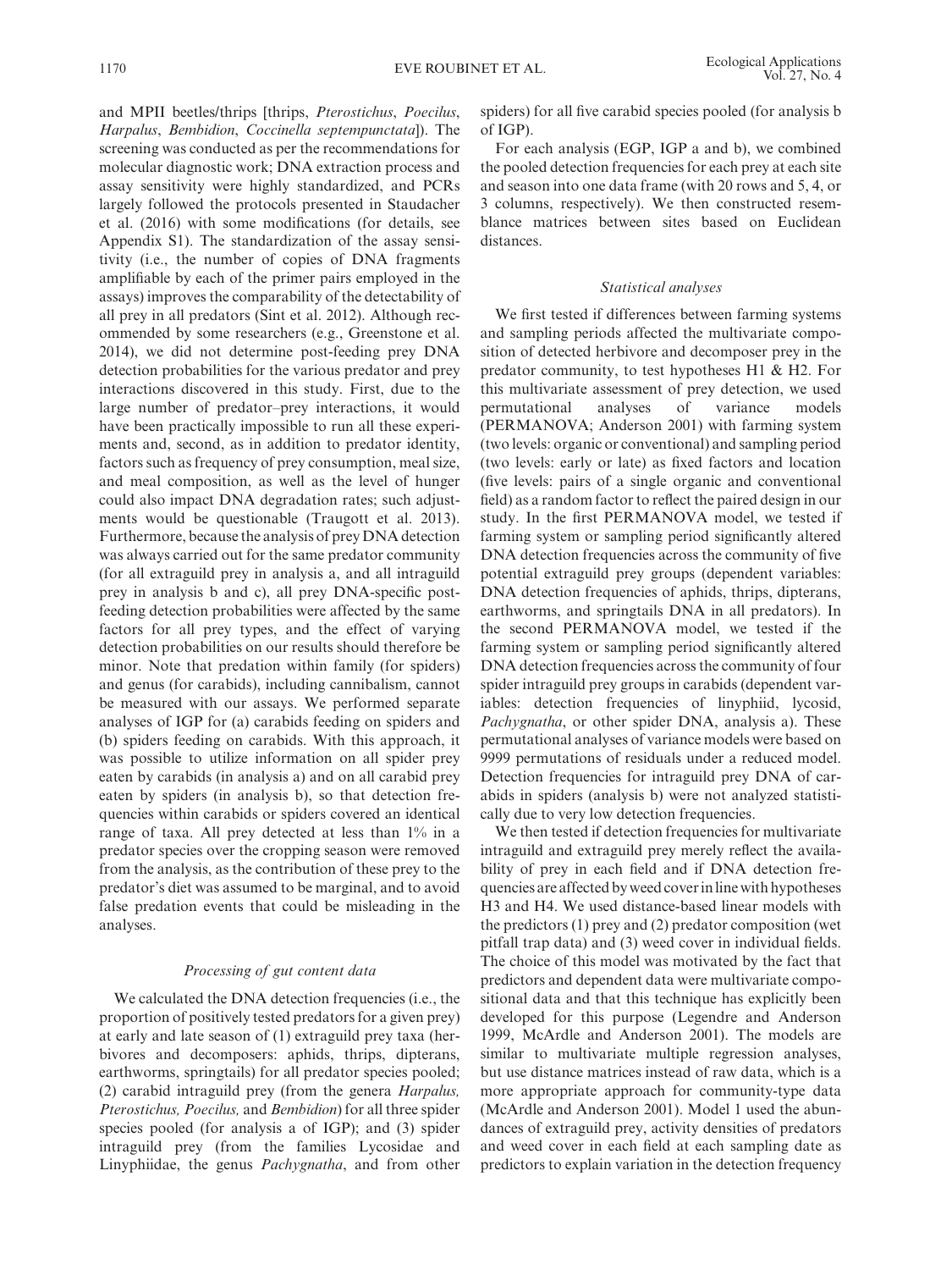Source<br>Location

Location  $\times$  Period

| (spiders and carabids) and (b) three individual intraguild (spider) prey groups in carabids. |    |                     |      |       |                               |       |       |
|----------------------------------------------------------------------------------------------|----|---------------------|------|-------|-------------------------------|-------|-------|
|                                                                                              |    | (a) Extraguild prey |      |       | (b) Intraguild prey Carabidae |       |       |
|                                                                                              | df | SS                  |      |       | SS                            |       |       |
| purce<br>Location                                                                            |    | 0.41                | 4.38 | 0.013 | 0.04                          | 3. IS | 0.107 |

Table 2. Permutational analyses of variance for a mixed-effects model with fixed factors farming system and sampling period and random factor location for DNA detection frequencies of (a) five individual extraguild prey groups in generalist predators (spiders and carabids)

Farming system 1 0.05 2.37 0.142 **0.04 10.60 0.021** Period 1 **1.30 14.84 0.012 0.00 0.43 0.643** Location × Farming system  $\begin{array}{cccc} 4 & 0.08 & 0.82 & 0.623 & 0.01 & 1.10 & 0.454 \\ \text{Location} \times \text{Period} & 4 & 0.35 & 3.73 & 0.026 & 0.04 & 2.74 & 0.117 \end{array}$ 

Farming system × Period 1 0.00 0.12 0.944 0.00 3.06 0.129

Total 19 2.28 0.15 *Note:* Fixed factors or interactions that are significant at  $\alpha = 0.05$  level are shown in boldface type.

Residuals  $\begin{array}{ccc} 4 & 0.09 & \phantom{00}0.01 \end{array}$ 

of the five extraguild prey groups. Model 2 used the activity densities of spider intraguild prey and of carabid predators, and the weed cover in each field at each sampling date as predictors to explain variation in the detection frequency of the three intraguild prey groups. Intraguild carabid prey composition in spiders was not tested due to the very low detection.

Different numbers of individuals were screened per predator species at each site and this difference in composition of screened predator individuals per species may introduce a bias for the analysis of detection frequencies. We accounted for this potential bias by first partialing out the variation in detection frequencies that was explained by the composition of screened predators. To build models 1 and 2, we further grouped individual predictor variables into indicator groups: prey composition (five variables of extraguild prey abundances for model 1 or three variables of intraguild prey abundances for model 2), predator composition (eight variables for predator abundances for model 1 or five variables of carabid abundances for model 2), the composition of screened predators (number of screened individuals per predator species in each model) and weed cover at each site. All predictors were  $log(x + 1)$  transformed after examination to improve the distribution and reduce the impact of outlier values in the subsequent analyses (as recommended in Anderson et al. 2008). The five best models among all models based on the AIC are shown, alternative models are considered if they were within 2 ∆AIC units of the best model. To visualize relationships between individual predictor variables in the selected indicator groups we use scatterplots between these variables and the dependent variables.

# **RESULTS**

## *Extraguild predation*

Considering the whole predator community, there was no difference in detection frequencies of extraguild prey between farming systems (Table 2a,  $P = 0.142$ ). The detection frequencies of extraguild prey generally increased from the early to the late period (Fig. 1, Table 2a,  $P = 0.012$ : they increased by a factor of 4.4 for aphids (Fig. 1a), but only slightly for the other extraguild prey groups (Fig. 1b–e). The composition of extraguild prey explained 26% of the variation in detection frequencies (Table 3b,  $P = 0.017$ ) while predator composition and weed cover were not selected in the final model. More specifically, DNA detection frequencies of the two most common extraguild prey groups (aphids and springtails) were positively related to their abundances (Fig. 2a, b). For aphid prey, density and detection frequencies were only positively related in the late period (Fig. 2a), but springtail abundances and DNA detection frequencies were positively related in both sampling periods (Fig. 2b). The detection frequencies of dipterans, thrips, and earthworms showed no density dependence (Appendix S1: Fig. S1). In the only alternative model within 2 ∆AIC units, weed cover was selected as an additional predictor with a generally positive relationship to extraguild prey detection frequencies. Aphid (Pearson  $R = 0.57$ ), thrips  $(R = 0.50)$ , and earthworm  $(R = 0.43)$  detection frequencies were most strongly related to weed cover.

#### *Intraguild predation*

The frequency of IGP detected could be increased by predation occurring within dry pit fall traps. However, we used clay balls in the traps to minimize this and found visible prey remains in only 4% of the traps emptied, suggesting that within trap predation was limited. Intraguild predation was less common than EGP (Figs. 1f–i and 3d–f). On average, less than 1% of the spiders tested positive for carabid intraguild prey across study sites (range 0–5%). No spider tested positive for prey from the carabid genus *Harpalus*, even though this potential prey group was present at all sites. In contrast, on average more than 16% of the carabids tested positive for spider intraguild prey across study sites (range 0–55%, distributed to 0–16% for Linyphiidae, 0–31% for Lycosidae, and 0–9% for other spider prey). Carabids did not feed on spiders from the genus *Pachygnatha*, even though this group was present at 8 out of the 10 sites.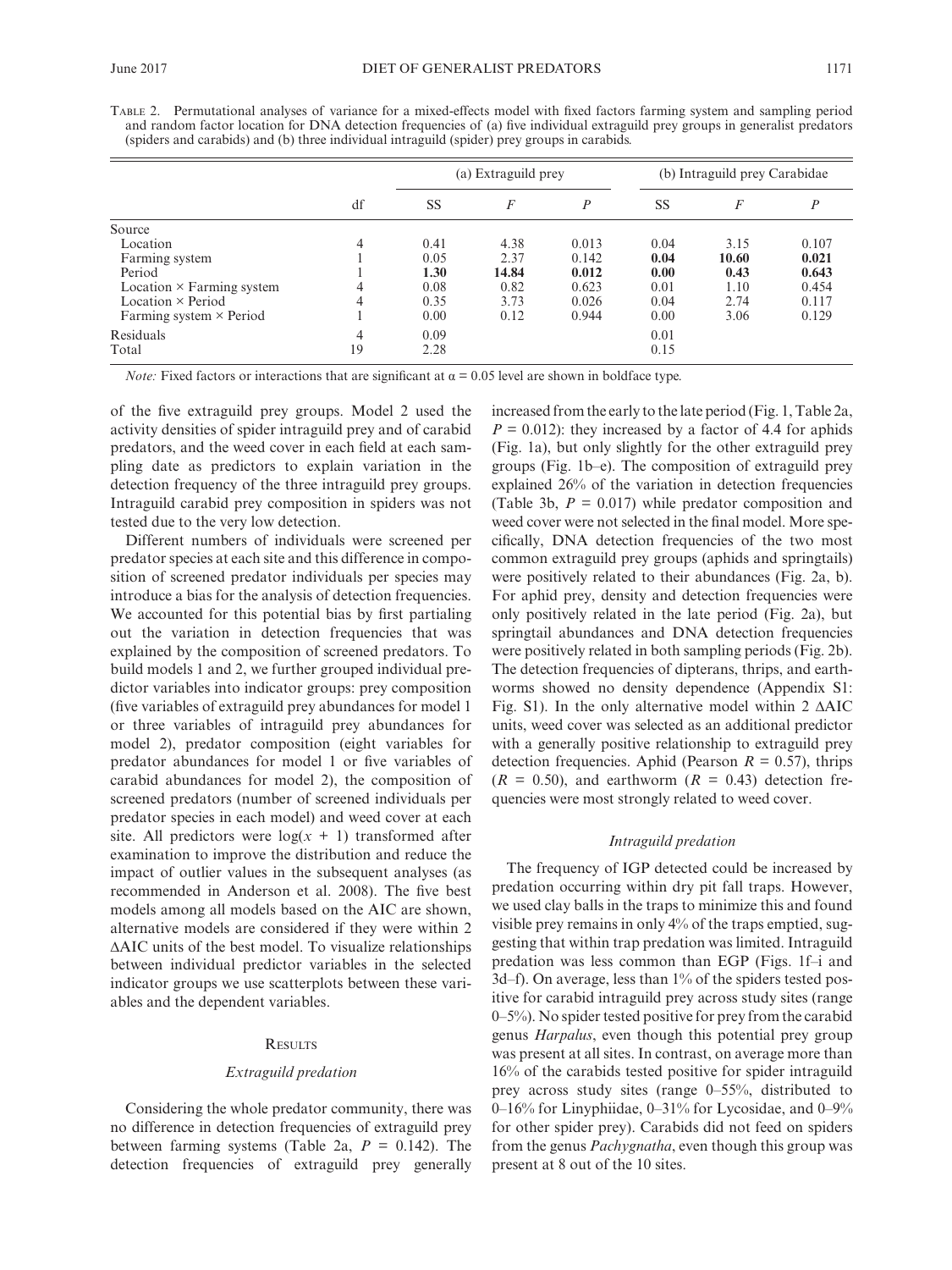

Fig. 1. Within-season effects of (a–e) detection frequencies in predator communities and (f–j) abundances of extraguild prey per field for (a, f) aphids, (b, g) dipterans, (c, h) thrips, (d, i) earthworms, and (e, j) springtails in the early (white) and late (gray) sampling periods. Box plots show medians (horizontal line), 25th and 75th percentiles (upper and lower box limits), and extreme observations (bars).

Table 3. Distance-based linear model for extraguild predation (EGP) with results for the final model resulting from selection of predictors according to the Akaike information criterion (AIC) selection criterion and the five best alternative models.

| Model          | AIC      | $R^2$ | Predictors |
|----------------|----------|-------|------------|
|                | $-66.51$ | 0.92  | 1.2        |
| $\overline{2}$ | $-65.07$ | 0.92  | 1, 2, 4    |
| 3              | $-49.26$ | 0.88  | 1, 2, 3    |
| $\overline{4}$ | $-48.94$ | 0.86  | 1.3        |
| $\overline{5}$ | $-47.79$ | 0.7   |            |

*Note:* Predictors are (1) the composition of screened predators, (2) the composition of available prey, (3) the composition of active predators, and (4) the weed cover in each field.

The composition of spider intraguild prey in carabid diets was significantly affected by farming system (Table 2b,  $P = 0.021$ , but not by periods (Table 2b,  $P = 0.643$ ). DNA detection frequencies for Linyphiidae and Lycosidae prey in carabids were higher in fields under organic farming management while no differences were observed for other spiders (Fig. 3a–c). Neither spider prey composition  $(P = 0.117)$ , nor carabid predator composition  $(P = 0.285)$ , nor weed cover  $(P = 0.225)$  significantly explained the variation in the intraguild spider prey detection frequencies in carabids, but were selected in the best model (Table 4b).

#### **DISCUSSION**

We examined the effects of farming system, period within the growing season, predator and prey composition, and weed abundance on the diet of generalist predator communities and their contribution to cereal aphid biological control under field conditions during two key periods for aphid biological control.

We found that detection frequencies for decomposer (springtails) prey in generalist predators did not differ between the two farming systems (refuting H1). Detection frequencies for aphid prey only increased with aphid densities late in the cropping season, resulting in a higher detection frequency for herbivores compared to decomposer prey at this growth stage (partly supporting H2). For springtails, in contrast, detection frequencies were positively related to prey abundance in both periods. Intraguild predation was unidirectional, with carabids feeding on spiders, and less common than EGP (supporting H3). The composition of spider intraguild prey for carabids was affected by farming system. Carabid predators in organically managed fields had higher detection frequencies for the two most common spider groups, partly reflecting spider prey abundances in different farming systems, but not weed coverage (refuting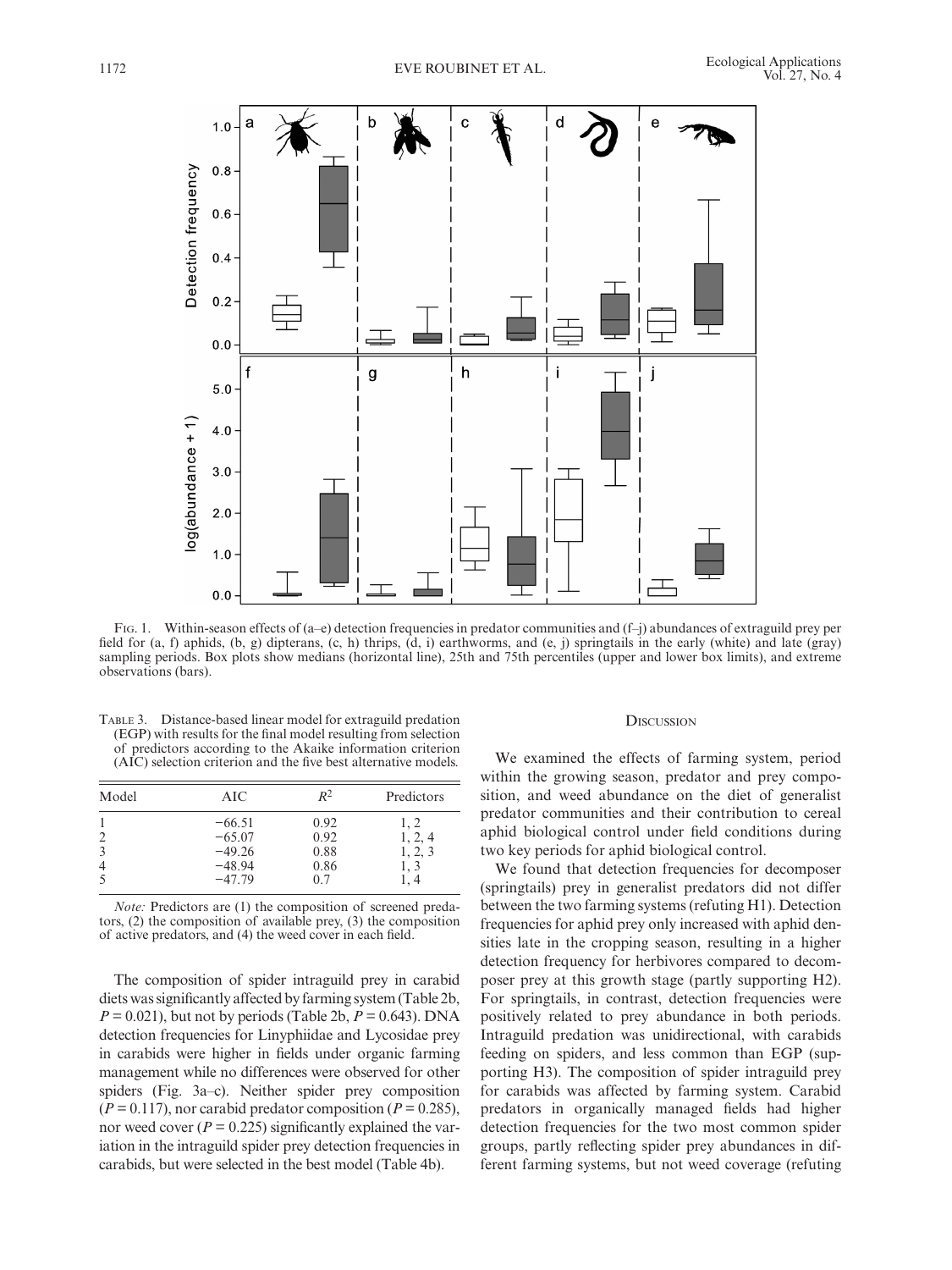

Fig. 2. Abundance and detection frequencies for (a) aphid and (b) springtail extraguild prey early (solid symbols) and late (open symbols) in the growing season.

H4). In the following sections, we discuss the implications of these results concerning EGP and IGP for the functional role of generalist predators and biological control.

# *Extraguild predation*

All five extraguild prey taxa targeted by MGCA were detected in the gut of generalist predators. Detection frequencies were generally higher for aphid and springtails than for dipterans, thrips, and earthworm prey. The use of this wide range of prey taxa confirms, under field conditions, the previously suggested broad diet of ground-dwelling arthropod generalist predators in agroecosystems (Nyffeler et al. 1994, Toft and Bilde 2002, Birkhofer et al. 2013).

Contrary to our initial hypothesis (H1), we found no support for a higher detection frequency of decomposer prey in organic farming systems. Organic farming practices are known to increase the organic matter content of agricultural soils and thereby often support higher abundances of decomposers (Birkhofer et al. 2008). Decomposers are a potentially valuable resource for ground-dwelling predators and may increase their contribution to biological control by sustaining their populations during periods when pest are scarce (Scheu 2001). However, we found no difference in detritivorous prey abundances between organic and conventional fields (Appendix S1: Table S2) in south-central Sweden. In this region, the differences between the two farming systems are not as pronounced as in other areas in Europe, as conventional field management is generally of low intensity (Statistics Sweden 2011). It has also been suggested that biological control of pests is higher under organic farming due to higher predator abundances (e.g., Östman et al. 2001, Birkhofer et al. 2015*a*), but not always (Winqvist et al. 2011). This assumption is also not supported in our study as the densities of aphids (Appendix S1: Table S2a) and activity density of predators (Appendix S1: Table S3) did not differ significantly between farming systems, although a trend toward higher densities of aphids (Fig. 1f), earthworms (Fig. 1i), and Lycosidae in organic fields was observed (Fig. 3e). We, however, acknowledge that our results are based on detection frequencies of prey DNA and not on actual per capita predation rates.

In addition to the numerical effects of organic farming on predator and prey populations, other properties of organically managed fields may cause predators to prefer herbivores over decomposer prey. It has, for example, previously been documented that structural properties of cereal fields (crop physiognomy; Birkhofer et al. [2011],



F<sub>IG.</sub> 3. Farming system effect on  $(a-c)$  detection frequencies and (d–f) abundances of intraguild prey in carabid communities in each field for (a, d) Linyphiidae, (b, e) Lycosidae, and (c, f) other spider prey in conventionally (white) and organically (gray) managed fields. Box plots show medians (horizontal line), 25th and 75th percentiles (upper and lower box limits), and extreme observations (bars).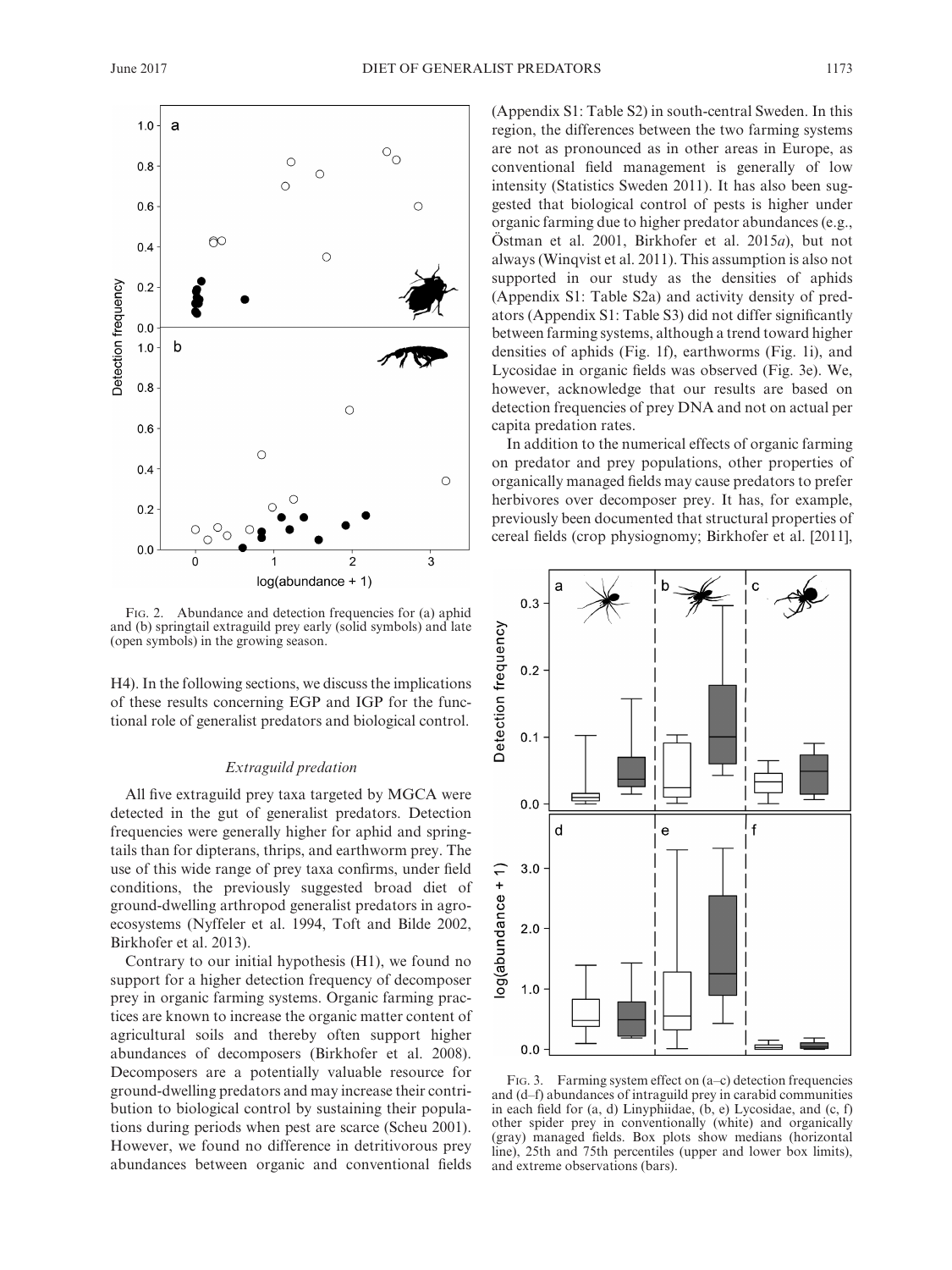Table 4. Distance-based linear model for intraguild prey in Carabidae with results for the final model resulting from selection of predictors according to the AIC selection criterion and the five best alternative models.

| Model $#$           | AIC                                                        | $R^2$                                | Predictors                                          |
|---------------------|------------------------------------------------------------|--------------------------------------|-----------------------------------------------------|
| 3<br>$\overline{4}$ | $-111.52$<br>$-106.50$<br>$-97.47$<br>$-97.04$<br>$-96.29$ | 0.90<br>0.86<br>0.64<br>0.70<br>0.65 | 1, 2, 3, 4<br>1, 2, 3<br>1. 2<br>1, 3, 4<br>1, 2, 4 |

*Note:* Predictors are (1) the composition of screened predators, (2) the composition of available prey, (3) the composition of active predators, and (4) the weed cover in each field.

mulching; Sereda et al. [2015]) affect generalist predator– prey interactions. Our results do not support such a direct effect of organic farming on prey selection in grounddwelling predators potentially due to less pronounced differences between the farming systems in our study area (see *Materials and Methods: Study sites*).

Aphids and springtails were the most frequently detected prey in generalist predators and aphids became much more important prey during the population build-up phase later in the growing season. These high detection frequencies for aphid prey emphasize the potential of generalist predators as antagonists of aphids in cereal fields. This beneficial role is further supported by the fact that aphid prey was detected in predators also at very low aphid abundances early in the growing season (detection frequencies ranging from 0.23 to 0.66 for aphid densities ranging from 0.00 to 0.88 aphids/tiller), when aphids start to colonize fields. During this colonization phase, cereal aphids occur in distinct patches at the base of the tillers (Östman 2002) and generalist predators, already present in the field, may be most efficient in finding and suppressing aphids (Edwards et al. 1979, Chiverton 1988, Birkhofer et al. 2008). The positive relationship between detection frequencies and aphid or springtails abundances in the late growing season indicates that predators at least partially consume prey in a density-dependent manner (see also Birkhofer et al. 2013). Carabids are indeed able to adapt their prey search behavior in relation to prey density (Firle et al. 1998) and prey distribution in the field (Griffiths et al. 2008). However, to fully support the argument of density-dependent predation, additional information on per capita consumption of prey at different prey densities would be needed.

Detection frequencies for dipterans, thrips, and earthworms prey did not reflect the abundances of these prey groups. This might be best explained by the life cycle of these organisms and/or the life stages during which they are most vulnerable to predation by ground-dwelling predators. For instance, larvae of many dipterans are soil-living, and these early life stages are probably more accessible prey than the flying adults. Thrips, on the other hand, are mostly plant-living, although they are more accessible to predators on the ground. In our study, we only analyzed the abundances of dipterans in the

vegetation and of thrips on the ground, a limitation that could explain the weak relationship between abundance and detection frequency for these taxonomic groups.

The only alternative model within 2 ∆AIC units showed a positive relationship between weed cover and detection rates of extraguild prey. Although the mechanisms behind these effects are uncertain, the results are in line with previous findings that showed an increased herbivore predation with increased structural complexity (Finke and Denno 2002, 2006).

## *Intraguild predation*

The detection of IGP in the guts of predators varied according to predator and prey taxa: it was unidirectional as carabids consumed spiders at considerable frequencies, but spiders rarely preyed on carabids (see also Dinter 1998, Davey et al. 2013, Raso et al. 2014). Spiders are known to frequently prey on other spiders (Finke and Denno 2002, Rypstra and Samu 2005, Raso et al. 2014), but to consume carabids, spiders need to penetrate their chitinous exoskeleton. Additionally, most Linyphiidae are of smaller size than most carabids, contributing to their attractiveness as carabid prey (Brose 2010). Given the relatively common IGP by carabids on spider prey in our study, high densities of spiders early in the growing season may contribute to larger carabid populations in cereal fields (Östman 2004). Spiders are early colonizers of arable fields (Bishop and Riechert 1990, Birkhofer et al. 2013) and may attract predator groups that frequently consume spiders. There is, however, no indication from this study that carabids rely more on intraguild spider prey early in the growing season, when herbivore prey are scarce, compared to later in the growing season (Davey et al. 2013). We did not detect any intraguild predation by carabids on *Pachygnatha*, which might result from the spiders' nightly transition to the foliage where they might be protected from carabids (Madsen et al. 2004). Due to the limitations of our molecular assay, intraguild predation might, however, be underestimated as cannibalism and predation within the same genus/family is likely to occur by generalist predators.

Differences between farming systems significantly affected the composition of intraguild spider prey in carabid diets. Both Linyphiidae and Lycosidae were more frequently detected as prey under organic management, a result that could partly be explained by the observed trend of higher activity density of Lycosidae in organically managed fields. Differences in the structural complexity of fields under organic and conventional farming may additionally contribute to this effect. However, the structural property of fields measured in this study (weed cover) did not affect the detection frequencies of intraguild spider prey in carabids. Previous studies, however, showed that IGP between spiders was lower in habitats with more complex vegetation structure (Finke and Denno 2002, Schmidt and Rypstra 2010) and that spatial associations between ground-dwelling spiders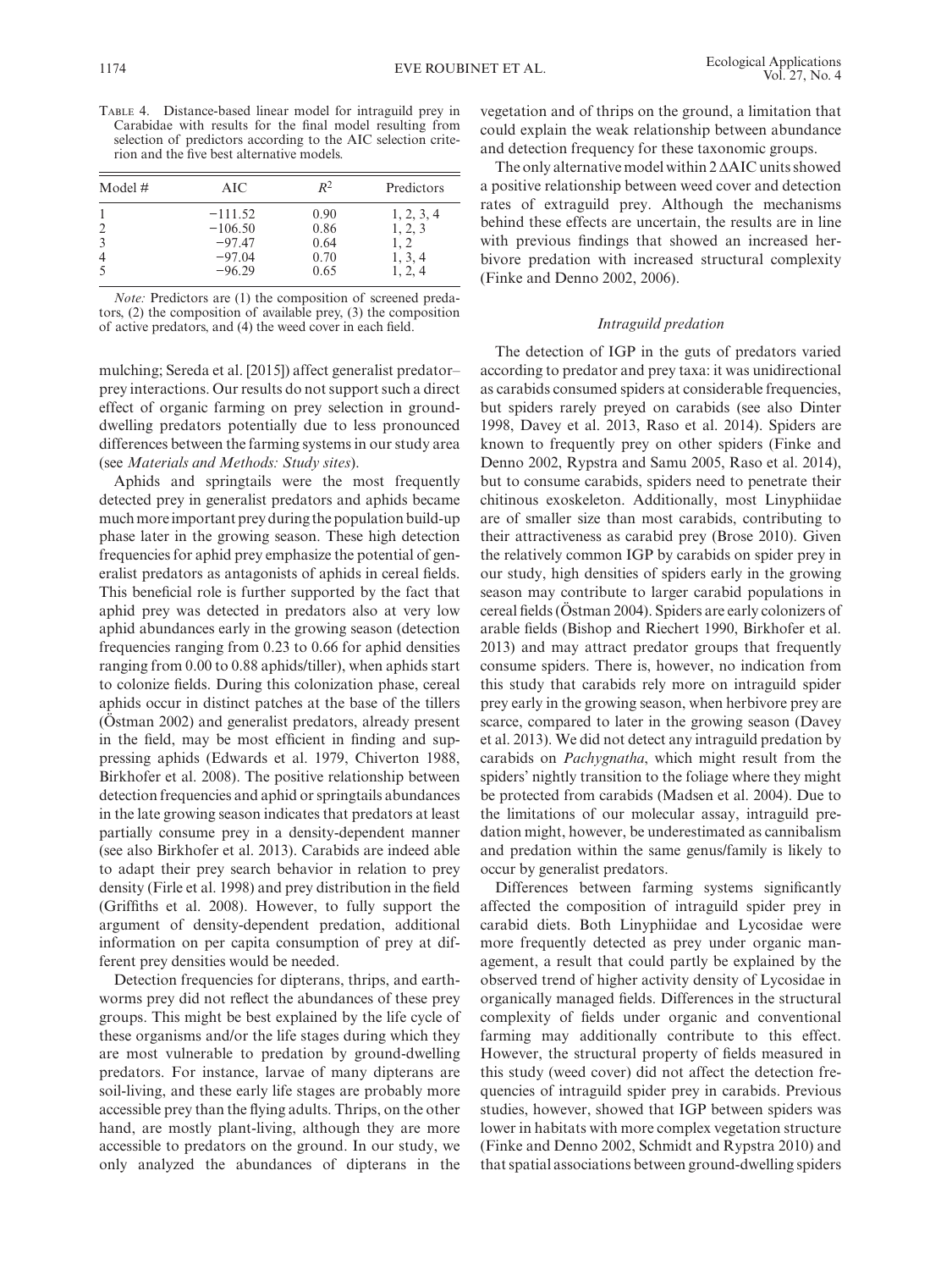and carabids can be affected by crop physiognomy (Birkhofer et al. 2011).

#### **CONCLUSION**

This study shows that the diet composition of extraguild prey among ground-dwelling arthropod predators reflects the composition of the most abundant extraguild prey communities in cereal fields (aphids and springtails) during two key periods for aphid biological control. Our findings suggest that, under field conditions, generalist predators feed in an almost density dependent manner on aphids and springtail prey. However, our results also show that aphids are consumed early in the growing season even under very low local densities and independently of high densities of alternative decomposer prey (springtails). The strong positive relationship between aphid numbers and aphid prey detection frequencies later in the growing season further emphasizes the important functional role of generalist predators as aphid biological control agents. Organic farming practices hold the potential to attract more generalist predators, but IGP by carabids on spider prey also increases with spider numbers. The net effect of these factors on aphid predation requires more attention in future studies. However, our study documents that predation by generalist predator communities on aphid pests increases with pest numbers independently of their generally widespread consumption of alternative, non-pest prey. Therefore, conservation strategies in agricultural fields, e.g., through organic fertilization, could promote high levels of alternative non-pest prey to generalist predator communities, without risking reduced pest predation (Bell et al. 2008). If such strategies are implemented during periods when pest abundances are low they are likely to result in a positive numerical response of predators that should result in improved biological control.

#### ACKNOWLEDGMENTS

We thank the farmers who allowed us to work in their fields, and all field and laboratory assistants helping us with the field and the laboratory work. Carol Högfeldt provided technical assistance. We thank several reviewers whose thoughtful comments improved the manuscript. This work was funded by grant 220-2010-1906 from FORMAS. This research was also funded by the ERA-Net BiodivERsA, to the project 'Assessment and valuation of pest suppression potential through biological control in European agricultural landscapes-APPEAL', with the national funders FORMAS (Sweden), BMBF (Germany), and Austrian Science Fund (FWF; project number I00786, Austria), part of the 2010 BiodivERsA call for research proposals.

B. Ekbom, M. Jonsson, and M. Traugott conceived the project; K. Staudacher realized the molecular analysis; E. Roubinet and K. Birhhofer analyzed the data and wrote the first draft of the paper; all authors edited the manuscript.

#### LITERATURE CITED

Agusti, N., S. P. Shayler, J. D. Harwood, I. P. Vaughan, K. D. Sunderland, and W. O. C. Symondson. 2003. Collembola as alternative prey sustaining spiders in arable ecosystems: prey detection within predators using molecular markers. Molecular Ecology 12:3467–3475.

- Anderson, M. J. 2001. Permutation tests for univariate or multivariate analysis of variance and regression. Canadian Journal of Fisheries and Aquatic Sciences 58:626–639.
- Anderson, M. J., R. N. Gorley, and K. R. Clarke. 2008. PERMANOVA + for PRIMER: guide to software and statistical methods. PRIMER-E, Plymouth, UK.
- Bell, J. R., M. Traugott, K. D. Sunderland, D. J. Skirvin, A. Mead, L. Kravar-Garde, K. Reynolds, J. S. Fenlon, and W. O. C. Symondson. 2008. Beneficial links for the control of aphids: the effects of compost applications on predators and prey. Journal of Applied Ecology 45:1266–1273.
- Birkhofer, K., et al. 2008. Long-term organic farming fosters below and aboveground biota: Implications for soil quality, biological control and productivity. Soil Biology and Biochemistry 40:2297–2308.
- Birkhofer, K., V. Wolters, and T. Diekötter. 2011. Densitydependent and -independent effects on the joint use of space by predators and prey in terrestrial arthropod food-webs. Oikos 120:1705–1711.
- Birkhofer, K., M. H. Entling, and Y. Lubin. 2013. Agroecology: trait composition, spatial relationships, trophic interactions. Pages 200–229 *in* D. Penney, editor. Spider research in the 21st century: trends and perspectives. Siri Scientific Press, Manchester, UK.
- Birkhofer, K., F. Arvidsson, D. Ehlers, V. L. Mader, J. Bengtsson, and H. G. Smith. 2015*a*. Organic farming affects the biological control of hemipteran pests and yields in spring barley independent of landscape complexity. Landscape Ecology 31:567. doi:[10.1007/s10980-015-0263-8](https://doi.org/10.1007/s10980-015-0263-8)
- Birkhofer, K., T. Diekötter, C. Meub, K. Stötzel, and V. Wolters. 2015*b*. Optimizing arthropod predator conservation in permanent grasslands by considering diversity components beyond species richness. Agriculture, Ecosystems & Environment 211:65–72.
- Bishop, L., and S. E. Riechert. 1990. Spider colonization of agroecosystems: mode and source. Environmental Entomology 19:1738–1745.
- Brose, U. 2010. Body-mass constraints on foraging behaviour determine population and food-web dynamics. Functional Ecology 24:28–34.
- Chapman, E. G., J. M. Schmidt, K. D. Welch, and J. D. Harwood. 2013. Molecular evidence for dietary selectivity and pest suppression potential in an epigeal spider community in winter wheat. Biological Control 65:72–86.
- Chen, Y., K. L. Giles, M. E. Payton, and M. H. Greenstone. 2000. Identifying key cereal aphid predators by molecular gut analysis. Molecular Ecology 9:1887–1898.
- Chiverton, P. A. 1987. Predation of *Rhopalosiphum padi* (Homoptera: Aphididae) by polyphagous predatory arthropods during the aphids' pre-peak period in spring barley. Annals of Applied Biology 111:257–269.
- Chiverton, P. A. 1988. Searching behaviour and cereal aphid consumption by *Bembidion lampros* and *Pterostichus cupreus*, in relation to temperature and prey density. Entomologia Experimentalis et Applicata 47:173–182.
- Costanza, R., et al. 1997. The value of the world's ecosystem services and natural capital. Nature 387:253–260.
- Davey, J. S., I. P. Vaughan, R. Andrew King, J. R. Bell, D. A. Bohan, M. W. Bruford, J. M. Holland, and W. O. C. Symondson. 2013. Intraguild predation in winter wheat: prey choice by a common epigeal carabid consuming spiders. Journal of Applied Ecology 50:271–279.
- Diehl, E., V. Wolters, and K. Birkhofer. 2011. Arable weeds in organically managed wheat fields foster carabid beetles by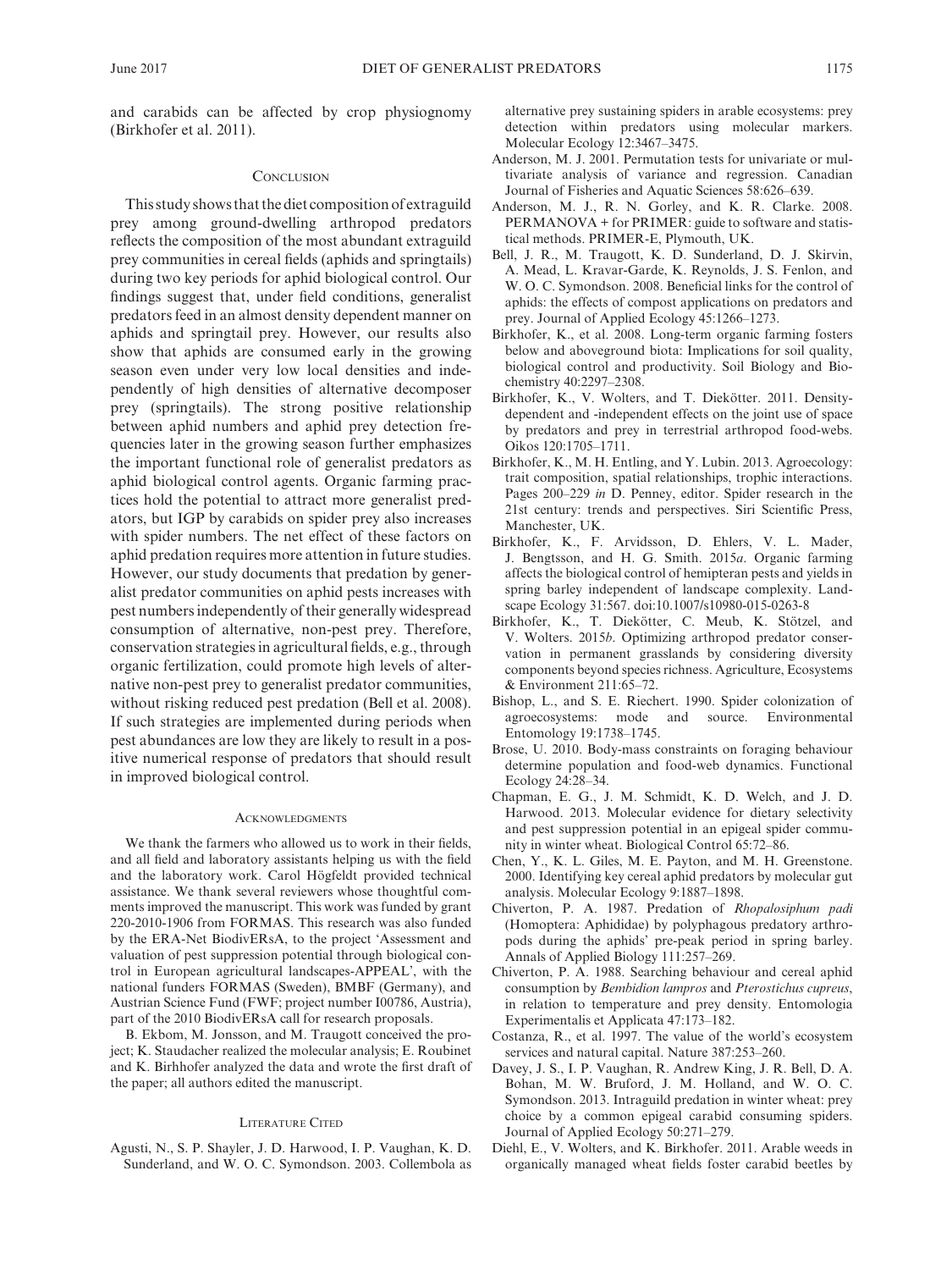resource- and structure-mediated effects. Arthropod–Plant Interactions 6:75–82.

- Diehl, E., V. L. Mader, V. Wolters, and K. Birkhofer. 2013. Management intensity and vegetation complexity affect webbuilding spiders and their prey. Oecologia 173:579–589.
- Dinter, A. 1998. Intraguild predation between erigonid spiders, lacewing larvae and carabids. Journal of Applied Entomology 122:163–167.
- Edwards, C. A., K. D. Sunderland, and K. S. George. 1979. Studies on polyphagous predators of cereal aphids. Journal of Applied Ecology 16:811.
- Ekbom, B., A.-K. Kuusk, G. Malsher, S. Åström, and A. Cassel-Lundhagen. 2014. Consumption of flea beetles (*Phyllotreta*, Coleoptera: Chrysomelidae) by spiders in field habitats detected by molecular analysis. Canadian Entomologist 146:639–651.
- Finke, D. L., and R. F. Denno. 2002. Intraguild predation diminished in complex-structured vegetation: Implications for prey suppression. Ecology 83:643.
- Finke, D. L., and R. F. Denno. 2006. Spatial refuge from intraguild predation: implications for prey suppression and trophic cascades. Oecologia 149:265–275.
- Firle, S., R. Bommarco, B. Ekbom, and M. Natiello. 1998. The influence of movement and resting behavior on the range of three carabid beetles. Ecology 79:2113–2122.
- Furlong, M. J. 2015. Knowing your enemies: Integrating molecular and ecological methods to assess the impact of arthropod predators on crop pests: quantifying arthropod predation. Insect Science 22:6–19.
- Gavish-Regev, E., Y. Lubin, and M. Coll. 2008. Migration patterns and functional groups of spiders in a desert agroecosystem. Ecological Entomology 33:202–212.
- Greenstone, M. H., M. E. Payton, D. C. Weber, and A. M. Simmons. 2014. The detectability half-life in arthropod predator–prey research: what it is, why we need it, how to measure it, and how to use it. Molecular Ecology 23:3799–3813.
- Griffiths, G. J. K., C. J. Alexander, J. M. Holland, P. J. Kennedy, J. N. Perry, W. O. C. Symondson, and L. Winder. 2008. Monoclonal antibodies reveal changes in predator efficiency with prey spatial pattern. Molecular Ecology 17: 1828–1839.
- Halaj, J., and D. H. Wise. 2002. Impact of a detrital subsidy on trophic cascades in a terrestrial grazing food web. Ecology 83:3141–3151.
- Hines, J., et al. 2015. Chapter four—towards an integration of biodiversity–ecosystem functioning and food web theory to evaluate relationships between multiple ecosystem services. Advances in Ecological Research 53:161–199.
- Janssen, A., M. W. Sabelis, S. Magalhães, M. Montserrat, and T. van der Hammen. 2007. Habitat structure affects intraguild predation. Ecology 88:2713–2719.
- King, R. A., D. S. Read, M. Traugott, and W. O. C. Symondson. 2008. Invited review: molecular analysis of predation: a review of best practice for DNA-based approaches. Molecular Ecology 17:947–963.
- Kuusk, A.-K., and B. Ekbom. 2010. Lycosid spiders and alternative food: feeding behavior and implications for biological control. Biological Control 55:20–26.
- Kuusk, A.-K., and B. Ekbom. 2012. Feeding habits of lycosid spiders in field habitats. Journal of Pest Science 85:253–260.
- Kuusk, A.-K., A. Cassel-Lundhagen, A. Kvarnheden, and B. Ekbom. 2008. Tracking aphid predation by lycosid spiders in spring-sown cereals using PCR-based gut-content analysis. Basic and Applied Ecology 9:718–725.
- Lang, A. 2003. Intraguild interference and biocontrol effects of generalist predators in a winter wheat field. Oecologia 134: 144–153.
- Legendre, P., and M. J. Anderson. 1999. Distance-based redundancy analysis: testing multispecies responses in multifactorial ecological experiments. Ecological Monographs  $69.1 - 24$
- Lövei, G. L., and K. D. Sunderland. 1996. Ecology and behavior of ground beetles (Coleoptera: Carabidae). Annual Review of Entomology 41:231–256.
- Lundgren, J. G., M. E. Ellsbury, and D. A. Prischmann. 2009. Analysis of the predator community of a subterranean herbivorous insect based on polymerase chain reaction. Ecological Applications 19:2157–2166.
- Madsen, M., S. Terkildsen, and S. Toft. 2004. Microcosm studies on control of aphids by generalist arthropod predators: effects of alternative prey. BioControl 49:483–504.
- McArdle, B. H., and M. J. Anderson. 2001. Fitting multivariate models to community data: a comment on distance-based redundancy analysis. Ecology 82:290–297.
- Nyffeler, M., and K. D. Sunderland. 2003. Composition, abundance and pest control potential of spider communities in agroecosystems: a comparison of European and US studies. Agriculture, Ecosystems & Environment 95:579–612.
- Nyffeler, M., W. Sterling, and D. Dean. 1994. How spiders make a living. Environmental Entomology 23:1357–1367.
- Östman, Ö. 2002. Distribution of bird cherry-oat aphids (*Rhopalosiphum padi* (L.)) in relation to landscape and farming practices. Agriculture, Ecosystems & Environment 93: 67–71.
- Östman, Ö. 2004. The relative effects of natural enemy abundance and alternative prey abundance on aphid predation rates. Biological Control 30:281–287.
- Östman, Ö., B. Ekbom, and J. Bengtsson. 2001. Landscape heterogeneity and farming practice influence biological control. Basic and Applied Ecology 2:365–371.
- Östman, Ö., B. Ekbom, and J. Bengtsson. 2003. Yield increase attributable to aphid predation by ground-living polyphagous natural enemies in spring barley in Sweden. Ecological Economics 45:149–158.
- Raso, L., D. Sint, R. Mayer, S. Plangg, T. Recheis, S. Brunner, R. Kaufmann, and M. Traugott. 2014. Intraguild predation in pioneer predator communities of alpine glacier forelands. Molecular Ecology 23:3744–3754.
- Roubinet, E., C. Straub, T. Jonsson, K. Staudacher, M. Traugott, B. Ekbom, and M. Jonsson. 2015. Additive effects of predator diversity on pest control caused by few interactions among predator species. Ecological Entomology 40:362–371.
- Rypstra, A. L., and F. Samu. 2005. Size dependent intraguild predation and cannibalism in coexisting wolf spiders (Araneae, Lycosidae). Journal of Arachnology 33: 390–397.
- Scheu, S. 2001. Plants and generalist predators as links between the below-ground and above-ground system. Basic and Applied Ecology 2:3–13.
- Schmidt, J. M., and A. L. Rypstra. 2010. Opportunistic predator prefers habitat complexity that exposes prey while reducing cannibalism and intraguild encounters. Oecologia 164: 899–910.
- Schmidt, J. M., J. D. Harwood, and A. L. Rypstra. 2012. Foraging activity of a dominant epigeal predator: molecular evidence for the effect of prey density on consumption. Oikos 121:1715–1724.
- Sereda, E., V. Wolters, and K. Birkhofer. 2015. Addition of crop residues affects a detritus-based food chain depending on litter type and farming system. Basic and Applied Ecology 16:746–754.
- Sint, D., L. Raso, and M. Traugott. 2012. Advances in multiplex PCR: balancing primer efficiencies and improving